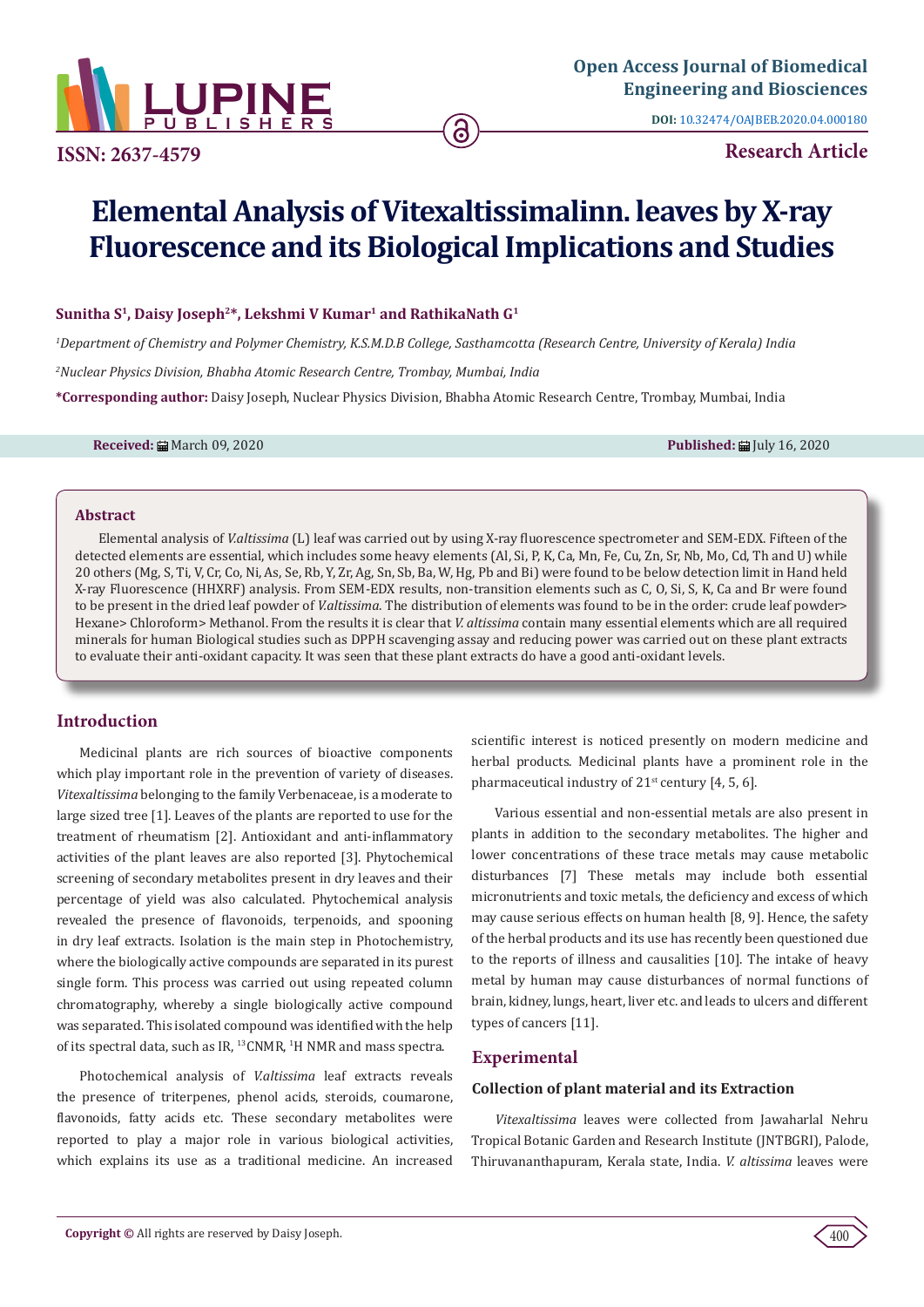cut into small pieces, and shade dried and powdered using a cross beater mill. *V. altissima* leaf powder (520 g) was subjected to sequential extraction on Sox let apparatus with hexane, chloroform and methanol (2.5 L each) successively (24 hr, each). The extracts were filtered and concentrated under reduced pressure using a rotary evaporator. Percent yields of each extracts were noted.

The methanol extract, obtained after sox let extraction is then subjected to liquid-liquid partition and again into two on the basis of the polarity of the solvents. The methanol extract was dissolved in minimum quantity of water, which was then made up to 200ml with rest of water. Equal amount of ethyl acetate was added to it and mixed in a separating funnel, allowing to separate into aqueous and organic layers. Water containing aqueous layer is the lower part of the separating funnel and the upper layer is ethyl acetate containing organic part. The upper organic part was collected and concentrated. The procedure was repeated several times each time with 200ml of ethyl acetate, until the organic layer has no color. After washing using ethyl acetate, same procedure as repeated with butanol. The collected ethyl acetate, butanol and aqueous water fraction were concentrated and dried with rotary evaporator for further studies.

## **Results and Discussion**

*V. altissima* leaf powder (520 g) was extracted with three solvents of increasing polarity namely hexane, chloroform and methanol. The extracts were concentrated under reduced pressure

**Table 1:** Concentrations of elements in leaf extracts in ppm.

using a rotary evaporator. The percentage of yield for each extract is that 2.82, 6.01 and 11.5 (weight of each extracts are 14.72, 31.333 and 60.05). The yield of methanol extract was found to be high compared to hexane and chloroform extracts.

#### **Phytochemical screening of extracts**

The extracts (hexane, chloroform and methanol) obtained after sox let extraction were subjected to photochemical screening using standard procedure. Results show that hexane extract is enriched with steroids while chloroform is carbohydrate rich extract. Because of higher polarity of flavonoids and spooning, methanol extract produces positive result for both of them.

## **Elemental studies of various extracts of** *V.altissima* **leaves**

All these extracts were analyzed for trace elements using HHXRF and SEM-EDX using the crude samples. Hand held XRF (HHXRF) is the need of the hour to analyze metals, powders and alloys, as other conventional XRF techniques were found to be cumbersome and difficult to handle.

 The HHXRF was directed at the samples and irradiated using X-ray tube. Rhodium tube the spectrum was obtained in 60 seconds. A Typical spectrum of leaf extract is shown in (Figure1). The prominent peaks of K (3.3 keV) and Ca (3.6KeV) are seen. The beam lines were from 12 to 36 keV (Beam 1) and from 0 to 12 KeV (Beam 2) (Figure 2, Table 1).

| <b>Samples</b>             | Crude                    | SE <sub>1</sub> | SE <sub>2</sub>          | SE3                      | SE4                      | SE5                      |
|----------------------------|--------------------------|-----------------|--------------------------|--------------------------|--------------------------|--------------------------|
| $\mathop{\rm Al}\nolimits$ | 5400                     | 5700            | $\overline{\phantom{a}}$ | 4100                     | 3300                     | 1800                     |
| Si                         | 1050                     | 2310            | $\overline{\phantom{a}}$ | 1066                     | 1700                     | 1350                     |
| $\, {\bf p}$               | 220                      | 290             | $\overline{\phantom{a}}$ | 210                      | 160                      | $\overline{\phantom{a}}$ |
| $\rm K$                    | 300                      | 280             | $\overline{\phantom{a}}$ | 200                      | 250                      | 444                      |
| ${\rm Ca}$                 | 2325                     | 1207            | $\overline{\phantom{a}}$ | 8670                     | 1077                     | 3950                     |
| $\mbox{Mn}$                | 99                       | 59              | 73                       | $\overline{\phantom{a}}$ | $41\,$                   | 56                       |
| $\rm Fe$                   | 51                       | $45\,$          | 160                      | 137                      | 98                       | $118\,$                  |
| Cu                         | $\overline{9}$           |                 |                          |                          | 132                      | 17                       |
| ${\rm Zn}$                 | 20                       | $\,9$           | 21                       | $15\,$                   | 31                       | $15\,$                   |
| $\mathbf{R}\mathbf{b}$     | $\overline{\phantom{a}}$ |                 | $6\,$                    | $\overline{7}$           | 15                       | $12\,$                   |
| Sr                         | 14                       | $17\,$          | 14                       | 16                       | 9                        | 23                       |
| $_{\rm Nb}$                | 6                        | $\overline{7}$  | $\overline{\phantom{a}}$ | $6\,$                    | $\overline{\phantom{a}}$ | $\overline{\phantom{a}}$ |
| $\rm Mo$                   | $\, 8$                   | $\,9$           | $\hspace{0.05cm} \ldots$ | $\overline{\phantom{a}}$ | $\overline{\phantom{m}}$ | $\overline{\phantom{a}}$ |
| $\mathop{\mathrm{Cd}}$     | 34                       | $41\,$          | $\overline{\phantom{a}}$ | 35                       | $\overline{\phantom{m}}$ | $\overline{\phantom{a}}$ |
| $\!{\rm Th}$               | 29                       | 32              | 31                       | 31                       | 25                       | 23                       |
| $\mathbf U$                | $10\,$                   | 10              | 15                       | 13                       | 15                       | $\,9$                    |

**Citation:** Sunitha S, Daisy Joseph, Lekshmi V Kumar, RathikaNath G. Elemental Analysis of Vitexaltissimalinn. leaves by X-ray Fluorescence and its Biological Implications and Studies. Op Acc J Bio Eng & Bio Sci 4(1)- 2020. OAJBEB.MS.ID.000180. DOI: [10.32474/](http://dx.doi.org/10.32474/OAJBEB.2020.04.000180) [OAJBEB.2020.04.000180.](http://dx.doi.org/10.32474/OAJBEB.2020.04.000180)

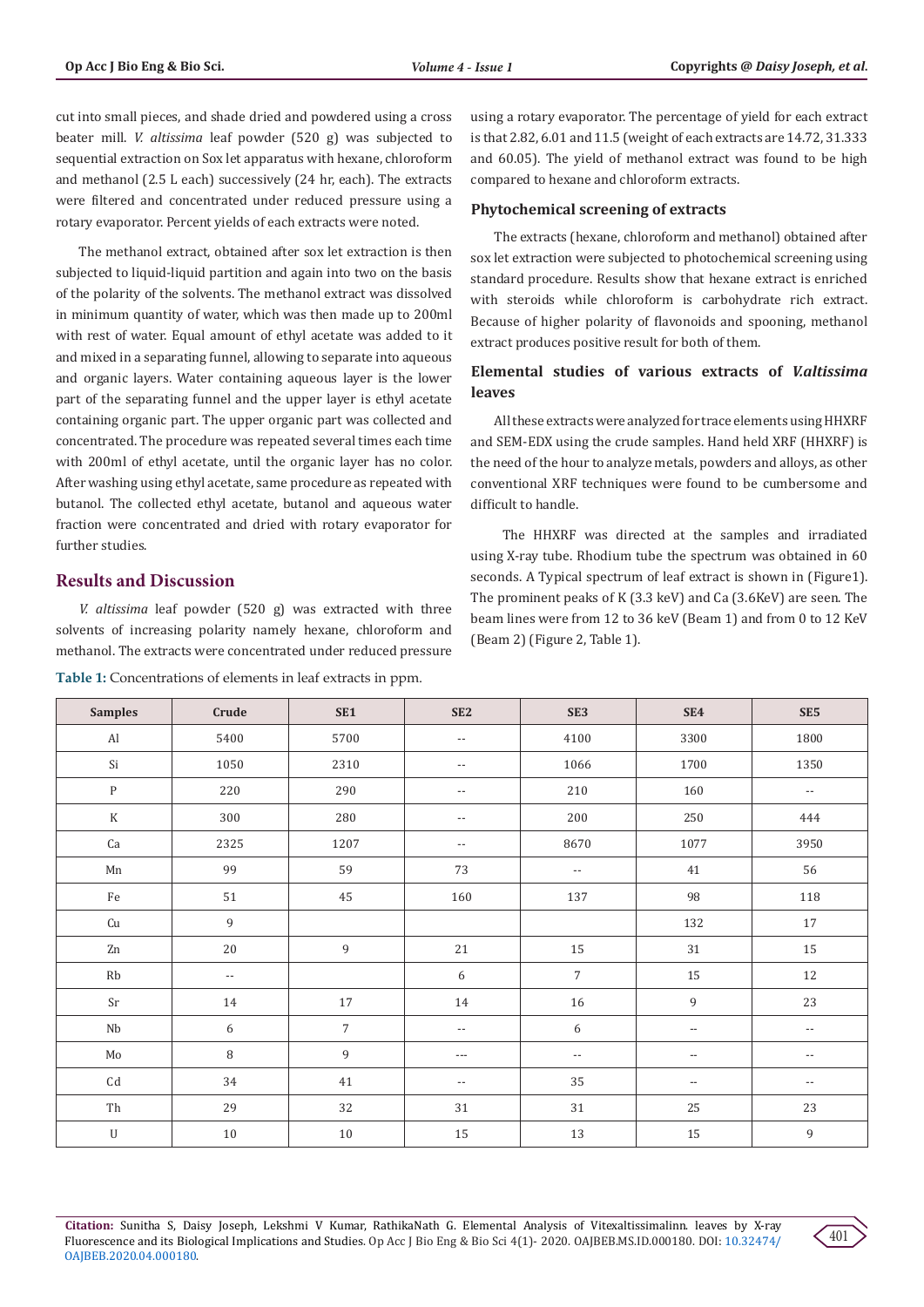

**Figures 1:** HHRF used for the analysis of *V. altissima* leaf powder.



**Figures 2:** Spectrum of the analyzed *V. altissima* leaf extracts.

\*crude- dried leaf powder; SE1-Hexane extract; SE2- Chloroform extract; SE3- Ethyl acetate extract; SE4-Butanol extract; SE5- Water extract. (\*\*SE- Solvent extract) Al, Si, P, K, and Ca are seen to be present significantly which are useful elements. Al which cannot be detected by many conventional instruments in XRF due to low energy X-ray absorption of detector window could be detected by HHXRF. HHXRF has SDD (Silicon drift detector) which has a grapheme window and the Al X-rays do not get absorbed unlike in the Si (Li) (Lithium drifted). Silicon X-ray detector which has Be window, absorbs low energy X-rays below Z<19. Thus, HHXRF can be a useful tool for detecting Al in samples. There are no toxic elements in the sample except Cd, which is very below MPL. The role of each of these elements needs to be investigated and the study is underway for further conclusions.

# **DPPH Radical Scavenging Assay**

The radical scavenging activity of different extracts was determined by using DPPH assay according to Chang et al. [12]. The decrease in the absorption of the DPPH solution after the addition of an antioxidant was measured at 517 nm.

## **Principle**

1, 1-diphenyl-2-picryl hydroxyl is a stable free radical with pink color which turns yellow when scavenged. The DPPH assay uses this character to show free radical scavenging activity. The scavenging reaction between (DPPH) and an antioxidant (H-A) can be written as,

 $DPPH + [H-A] \rightarrow DPPH-H + (A)$ 

**Citation:** Sunitha S, Daisy Joseph, Lekshmi V Kumar, RathikaNath G. Elemental Analysis of Vitexaltissimalinn. leaves by X-ray Fluorescence and its Biological Implications and Studies. Op Acc J Bio Eng & Bio Sci 4(1)- 2020. OAJBEB.MS.ID.000180. DOI: [10.32474/](http://dx.doi.org/10.32474/OAJBEB.2020.04.000180) [OAJBEB.2020.04.000180](http://dx.doi.org/10.32474/OAJBEB.2020.04.000180).

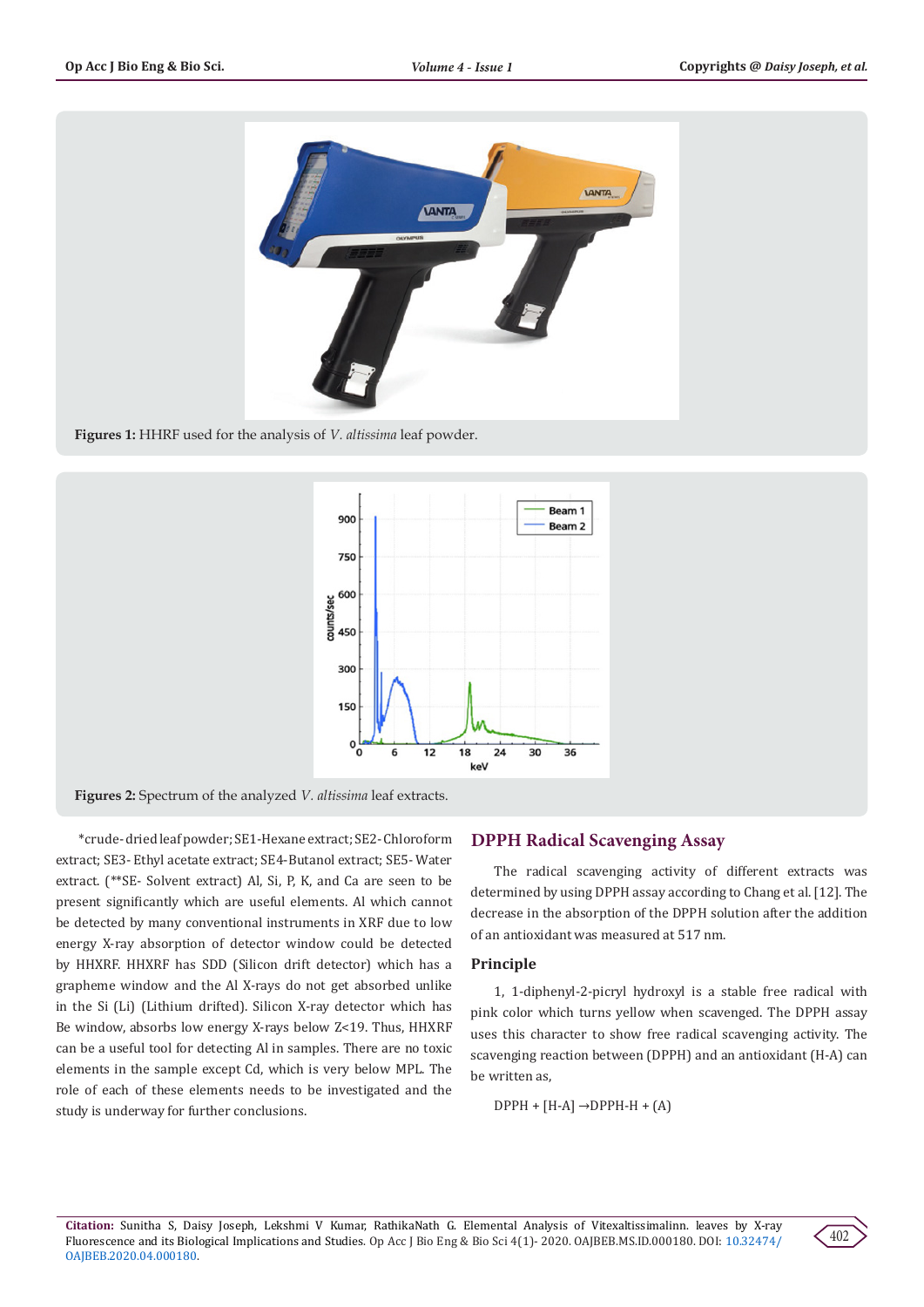Antioxidants react with DPPH and reduce it to DPPH-H and as consequence the absorbance decreases. The degree of discoloration indicates the scavenging potential of the antioxidant compounds or extracts in terms of hydrogen donating ability.

#### **Reagent Preparation**

0.1mM DPPH solution was prepared by dissolving 4mg of DPPH in 100ml of methanol.

# **Procedure**

Different concentrations of sample such as 12.5µg/mL- 200µg/

mL from stock solution were made up to a final volume of 20µl with DMSO and 1.48ml DPPH (0.1mM) solution was added. The reaction mixture incubated in dark condition at room temperature for 20 minutes. After 20 minutes, the absorbance of the mixture was read at 517nm. 3ml of DPPH was taken as control.

#### **Calculation**

Percentage of inhibition =  $\frac{control-test}{control} X100 \frac{control-test}{control} X100$ 

#### **Results**

(Tables 2,3)

#### **Table 2.**

| Concentrations (µg/mL) | <b>Absorbance I</b> | <b>Absorbance II</b> | <b>Absorbance III</b> |  |  |  |
|------------------------|---------------------|----------------------|-----------------------|--|--|--|
| Control                | 1.105               | 1.096                | 1.077                 |  |  |  |
| Sample code: VAH       |                     |                      |                       |  |  |  |
| 12.5                   | 0.906               | 0.917                | 0.891                 |  |  |  |
| 25                     | 0.872               | 0.879                | 0.864                 |  |  |  |
| 50                     | 0.812               | 0.835                | 0.801                 |  |  |  |
| 100                    | 0.779               | 0.798                | 0.769                 |  |  |  |
| 200                    | 0.747               | 0.749                | 0.747                 |  |  |  |
|                        |                     | Sample code: VAC     |                       |  |  |  |
| 12.5                   | 0.664               | 0.660                | 0.648                 |  |  |  |
| 25                     | 0.623               | 0.623                | 0.633                 |  |  |  |
| 50                     | 0.521               | 0.586                | 0.552                 |  |  |  |
| 100                    | 0.495               | 0.498                | 0.491                 |  |  |  |
| 200                    | 0.402               | 0.373                | 0.384                 |  |  |  |
|                        | Sample code: VAE    |                      |                       |  |  |  |
| 12.5                   | 0.675               | 0.575                | 0.641                 |  |  |  |
| 25                     | 0.599               | 0.550                | 0.526                 |  |  |  |
| 50                     | 0.442               | 0.401                | 0.489                 |  |  |  |
| 100                    | 0.328               | 0.320                | 0.328                 |  |  |  |
| 200                    | 0.183               | 0.131                | 0.147                 |  |  |  |
| Sample code: VAB       |                     |                      |                       |  |  |  |
| 12.5                   | 0.657               | 0.693                | 0.641                 |  |  |  |
| 25                     | 0.464               | 0.511                | 0.438                 |  |  |  |
| 50                     | 0.307               | 0.277                | 0.232                 |  |  |  |
| 100                    | 0.160               | 0.126                | 0.149                 |  |  |  |
| $200\,$                | 0.147               | 0.115                | 0.104                 |  |  |  |

Table 3: IC<sub>50</sub> Value- VAH-440.173µg/mL (Calculated using ED 50 PLUS V1.0 Software). VAC-75.522µg/mL; VAE- 28.7433µg/mL; VAB-17.8732µg/mL.

| Concentrations $(\mu g/mL)$ | <b>Percentage Inhibition I</b> | <b>Percentage Inhibition II</b> | <b>Percentage Inhibition III</b> | <b>Average Percentage</b><br>Inhibition |  |
|-----------------------------|--------------------------------|---------------------------------|----------------------------------|-----------------------------------------|--|
| Control                     | 0.00                           | 0.00                            | 0.00                             | 0.00                                    |  |
| Sample code: VAH            |                                |                                 |                                  |                                         |  |
| 12.5                        | 18.05                          | 16.38                           | 17.32                            | 17.25                                   |  |
| 25                          | 21.13                          | 19.80                           | 19.78                            | 20.24                                   |  |
| 50                          | 26.52                          | 23.86                           | 25.63                            | 25.33                                   |  |
| 100                         | 29.50                          | 27.19                           | 28.60                            | 28.43                                   |  |
| 200                         | 32.40                          | 31.71                           | 30.69                            | 31.60                                   |  |

**Citation:** Sunitha S, Daisy Joseph, Lekshmi V Kumar, RathikaNath G. Elemental Analysis of Vitexaltissimalinn. leaves by X-ray Fluorescence and its Biological Implications and Studies. Op Acc J Bio Eng & Bio Sci 4(1)- 2020. OAJBEB.MS.ID.000180. DOI: [10.32474/](http://dx.doi.org/10.32474/OAJBEB.2020.04.000180) [OAJBEB.2020.04.000180.](http://dx.doi.org/10.32474/OAJBEB.2020.04.000180)

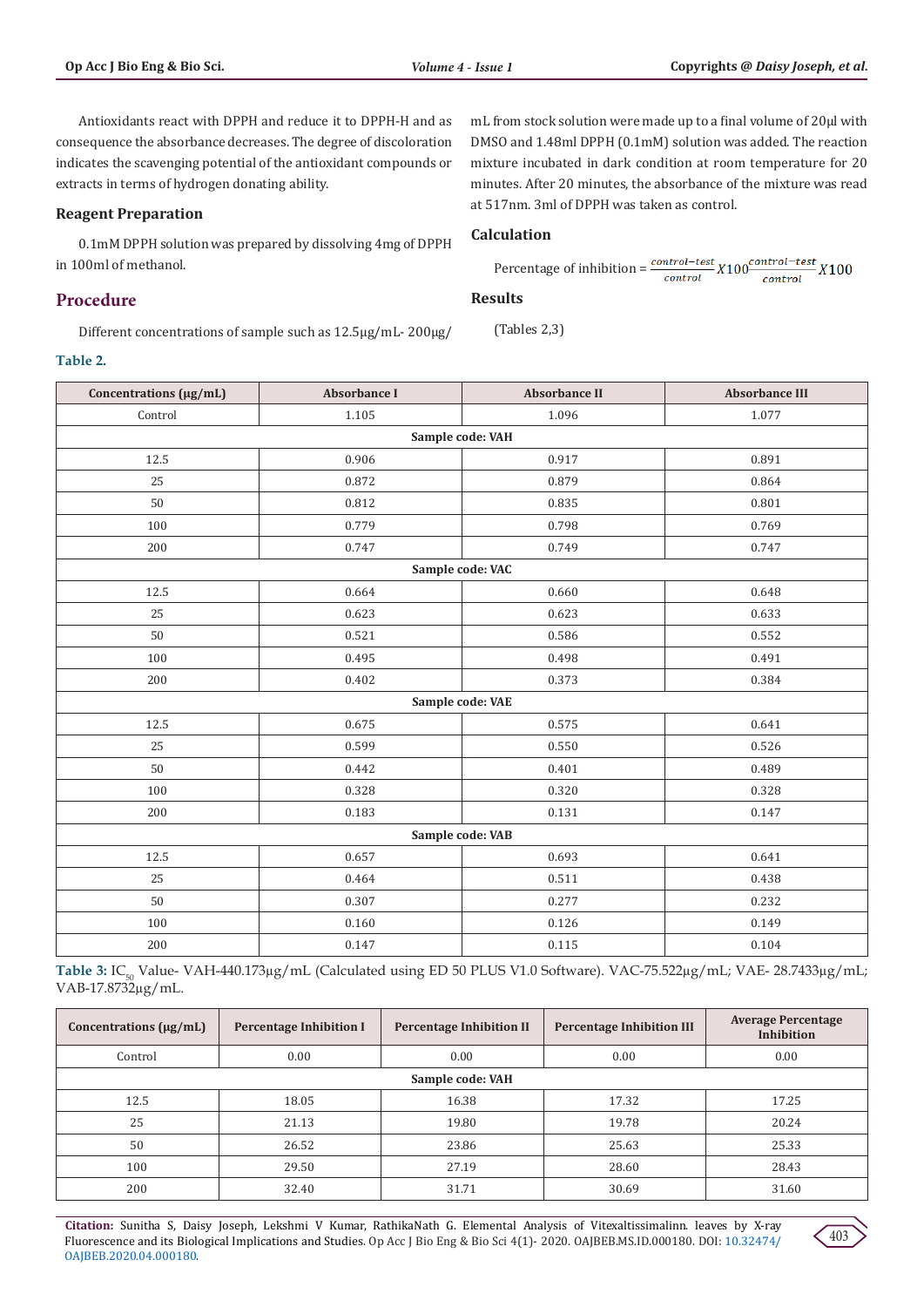| Sample code: VAC |       |                  |       |       |  |
|------------------|-------|------------------|-------|-------|--|
| 12.5             | 39.91 | 39.78            | 39.83 | 39.84 |  |
| 25               | 43.62 | 43.16            | 41.23 | 42.67 |  |
| 50               | 52.85 | 46.53            | 48.75 | 49.38 |  |
| 100              | 55.20 | 54.56            | 54.41 | 54.73 |  |
| 200              | 63.62 | 65.97            | 64.35 | 64.64 |  |
|                  |       | Sample code: VAE |       |       |  |
| 12.5             | 38.91 | 47.54            | 40.48 | 42.31 |  |
| 25               | 45.79 | 49.82            | 51.16 | 48.92 |  |
| 50               | 60.00 | 63.41            | 54.60 | 59.34 |  |
| 100              | 70.32 | 70.80            | 69.55 | 70.22 |  |
| 200              | 83.44 | 88.05            | 86.35 | 85.95 |  |
| Sample code: VAB |       |                  |       |       |  |
| 12.5             | 40.54 | 36.77            | 40.48 | 39.27 |  |
| 25               | 58.01 | 53.38            | 59.33 | 56.91 |  |
| 50               | 72.22 | 74.73            | 78.46 | 75.13 |  |
| 100              | 85.52 | 88.50            | 86.17 | 86.73 |  |
| 200              | 86.70 | 89.51            | 90.34 | 88.85 |  |

# **Reducing Power Activity**

The reducing power of extract was determined by the method of YEN and DUH (1993).

#### **Procedure**

Different concentrations of sample such as 125µg/mL-2000µg/ mL from a stock concentration of 10mg/mL were mixed with 2.5ml of phosphate buffer (200mM) (pH 6.6) and 2.5ml of 1% potassium ferric cyanide was added and boiled for 20 minutes at 50°C. A control without the test compound, but an equivalent amount of distilled water was taken. After incubation, 2.5 ml of 10% TCA were added to the mixtures followed by centrifugation at 650g it for 10 minutes. The upper layer (5ml) was mixed with 5ml of distilled water and 1ml of 0.1% ferric chloride was added and absorbance was read at 700nm.

#### **Results**

## (Tables 4)

#### **Table 4.**

| Concentrations (µg/mL) | <b>Absorbance I</b> | <b>Absorbance II</b> | <b>Absorbance III</b> | <b>Average Absorbance</b> |  |  |  |
|------------------------|---------------------|----------------------|-----------------------|---------------------------|--|--|--|
| Control                | 0.0898              | 0.089                | 0.0866                | 0.0885                    |  |  |  |
|                        | Sample code: VAH    |                      |                       |                           |  |  |  |
| 125                    | 0.0922              | 0.0980               | 0.0109                | 0.0670                    |  |  |  |
| 250                    | 0.1065              | 0.1016               | 0.1194                | 0.1092                    |  |  |  |
| 500                    | 0.1423              | 0.1387               | 0.1482                | 0.1431                    |  |  |  |
| 1000                   | 0.1684              | 0.1690               | 0.1580                | 0.1651                    |  |  |  |
| 2000                   | 0.1794              | 0.1721               | 0.1783                | 0.1766                    |  |  |  |
| Sample code: VAC       |                     |                      |                       |                           |  |  |  |
| 125                    | 0.1078              | 0.0997               | 0.1045                | 0.1040                    |  |  |  |
| 250                    | 0.1160              | 0.1059               | 0.1162                | 0.1127                    |  |  |  |
| 500                    | 0.1663              | 0.1501               | 0.1571                | 0.1578                    |  |  |  |
| 1000                   | 0.2028              | 0.1998               | 0.2020                | 0.2015                    |  |  |  |
| 2000                   | 0.3568              | 0.3518               | 0.3572                | 0.3553                    |  |  |  |
| Sample code: VAE       |                     |                      |                       |                           |  |  |  |
| 125                    | 0.1627              | 0.1576               | 0.1688                | 0.1630                    |  |  |  |
| 250                    | 0.1986              | 0.1827               | 0.1978                | 0.1930                    |  |  |  |
| 500                    | 0.2466              | 0.2394               | 0.2344                | 0.2401                    |  |  |  |
| 1000                   | 0.3392              | 0.3300               | 0.3468                | 0.3387                    |  |  |  |
| 2000                   | 0.4016              | 0.3911               | 0.3983                | 0.3970                    |  |  |  |

**Citation:** Sunitha S, Daisy Joseph, Lekshmi V Kumar, RathikaNath G. Elemental Analysis of Vitexaltissimalinn. leaves by X-ray Fluorescence and its Biological Implications and Studies. Op Acc J Bio Eng & Bio Sci 4(1)- 2020. OAJBEB.MS.ID.000180. DOI: [10.32474/](http://dx.doi.org/10.32474/OAJBEB.2020.04.000180) [OAJBEB.2020.04.000180](http://dx.doi.org/10.32474/OAJBEB.2020.04.000180).